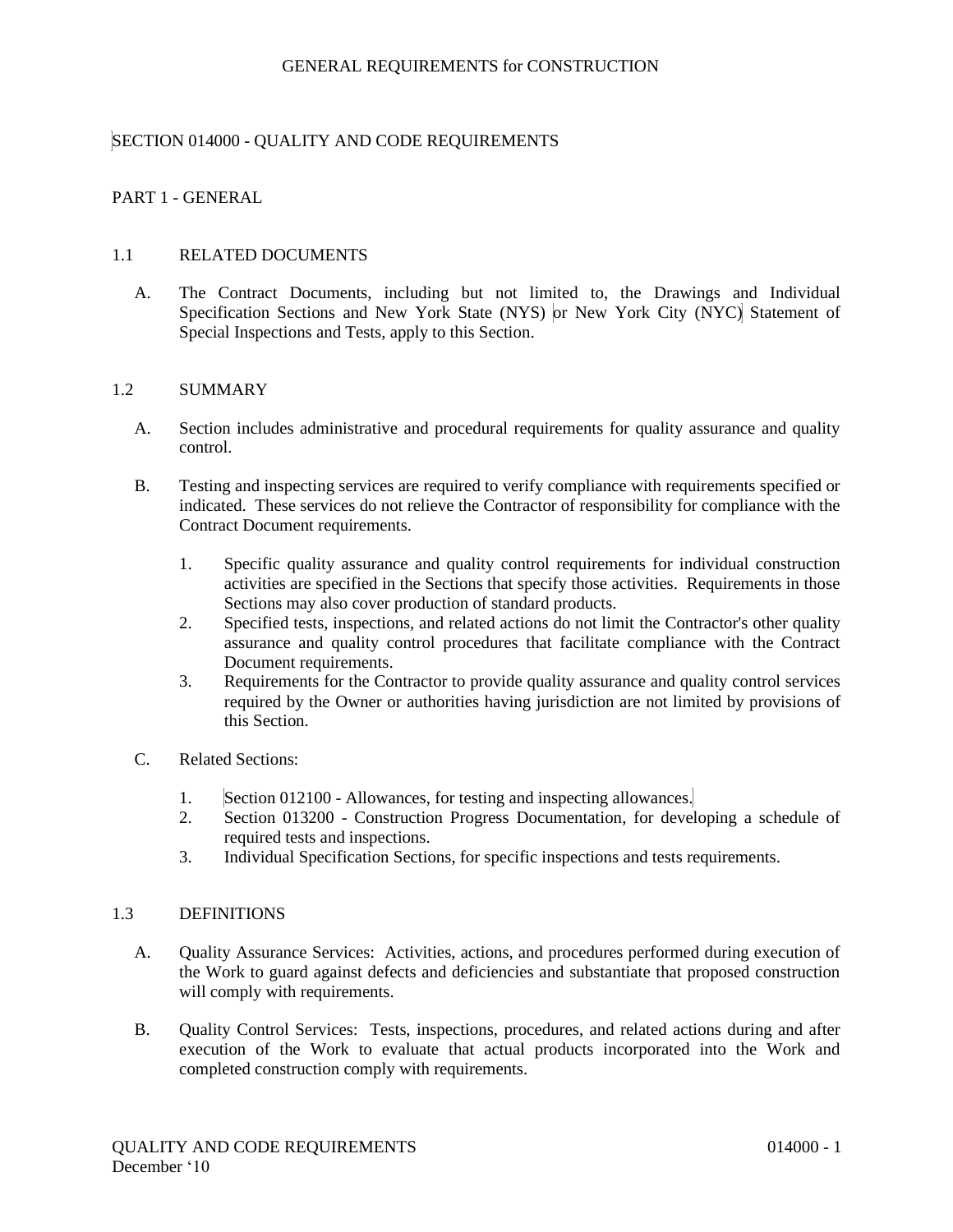- C. Mockups: Full size physical assemblies that are constructed on-site. Mockups are constructed to verify selections made under sample submittals; to demonstrate aesthetic effects and, where indicated, qualities of materials and execution; to review coordination, testing, or operation; to show interface between dissimilar materials; and to demonstrate compliance with specified installation tolerances. Mockups are not Samples. Approved mockups establish the standard by which the Work will be judged.
- D. Product Testing: Tests and inspections that are performed by a testing agency qualified to conduct product testing and acceptable to authorities having jurisdiction, to establish product performance and compliance with specified requirements.
- E. Field Quality Control Testing: Tests and inspections that are performed on-site for installation of the Work and for completed Work.
- F. Testing Agency: An entity engaged to perform specific tests, inspections, or both. Testing laboratory shall mean the same as testing agency.
- G. Installer/Applicator/Erector: The Contractor or another entity engaged by the Contractor as an employee, Subcontractor, or Sub-subcontractor, to perform a particular construction operation, including installation, erection, application, and similar operations.
- H. Experienced: When used with an entity or individual, "experienced" means having successfully completed a minimum of five previous projects similar in nature, size, and extent to this Project; being familiar with special requirements indicated; and having complied with requirements of authorities having jurisdiction.

# 1.4 ACTION SUBMITTALS

- A. Shop Drawings: For mockups, provide plans, sections, and elevations, indicating materials and size of mockup construction.
	- 1. Indicate manufacturer and model number of individual components.
	- 2. Provide axonometric drawings for conditions difficult to illustrate in two dimensions.

# 1.5 INFORMATIONAL SUBMITTALS

- A. Contractor's Quality Control Plan: For quality assurance and quality control activities and responsibilities.
- B. Contractor's Quality Control Manager Qualifications: For supervisory personnel.
- C. Testing Agency Qualifications: For testing agencies specified in "Quality Assurance" Article to demonstrate their capabilities and experience. Include proof of qualifications in the form of a recent report on the inspection of the testing agency by a recognized authority.
- D. Schedule of Tests and Inspections: Prepare in tabular form and include the following:
	- 1. Specification Section number and title.
	- 2. Entity responsible for performing tests and inspections.
	- 3. Description of test and inspection.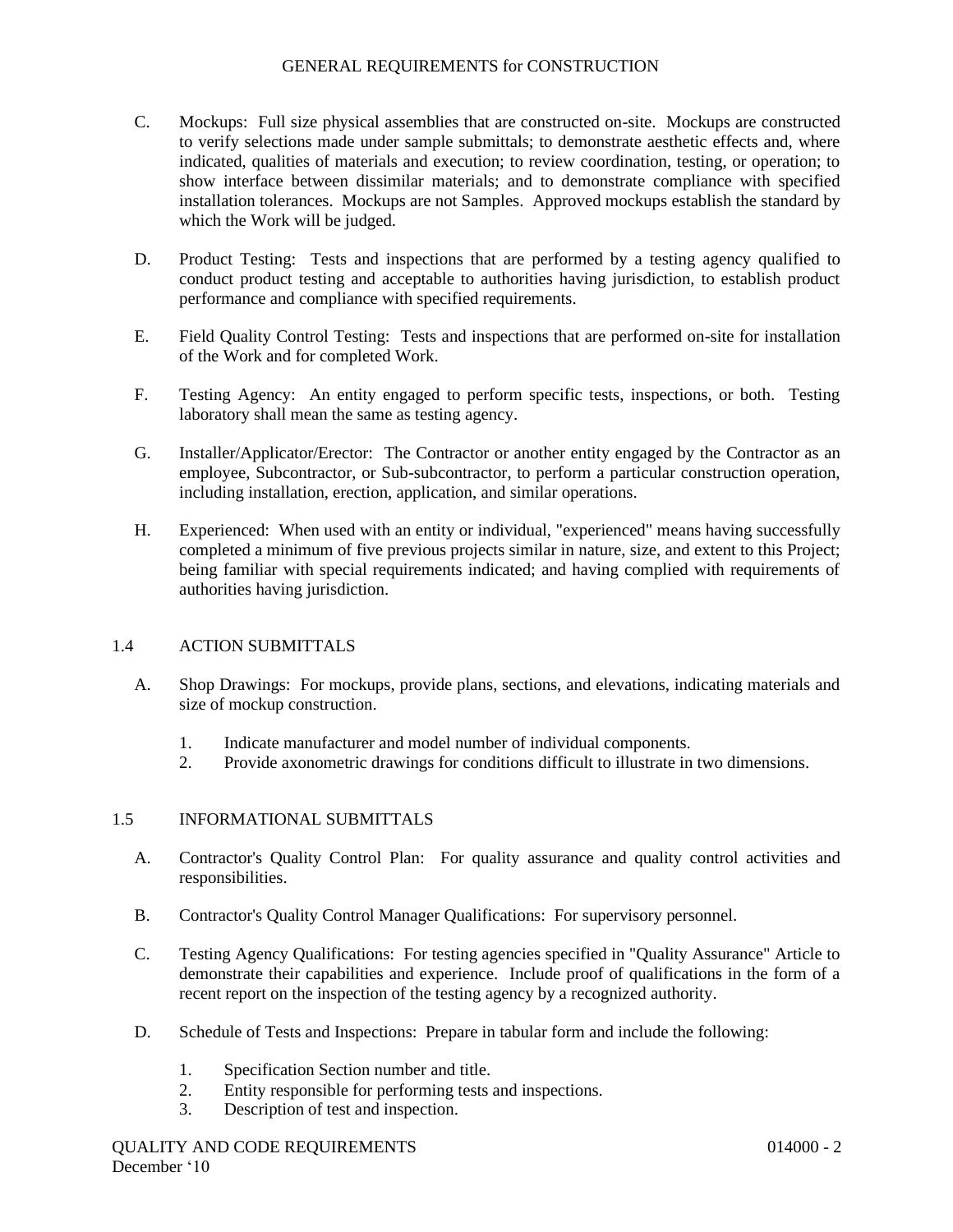- 4. Identification of applicable standards.
- 5. Identification of test and inspection methods.
- 6. Number of tests and inspections required.
- 7. Time schedule or time span for tests and inspections.
- 8. Requirements for obtaining samples.
- 9. Unique characteristics of each quality control service.

### 1.6 CONTRACTOR'S QUALITY CONTROL PLAN

- A. Quality Control Plan, General: Submit quality control plan within 10 days of Notice to Proceed, and not less than five days prior to preconstruction conference. Submit in format acceptable to the Owner. Identify personnel, procedures, controls, instructions, tests, records, and forms to be used to carry out Contractor's quality assurance and quality control responsibilities. Coordinate with Contractor's construction schedule.
- B. Quality Control Personnel Qualifications: Engage qualified full-time personnel trained and experienced in managing and executing quality assurance and quality control procedures similar in nature and extent to those required for Project.
	- 1. Project quality control manager may also serve as Project superintendent.
- C. Submittal Procedure: Describe procedures for ensuring compliance with requirements through review and management of submittal process. Indicate qualifications of personnel responsible for submittal review.
- D. Testing and Inspection: Include in quality control plan a comprehensive schedule of the Work requiring tests or inspections, including the following:
	- 1. The Contractor-performed tests and inspections including subcontractor-performed tests and inspections. Include required tests and inspections and the Contractor-elected tests and inspections.
	- 2. Special inspections required by authorities having jurisdiction and indicated on the "NYS or NYC Statement of Special Inspections and Tests."
- E. Continuous Inspection of Workmanship: Describe process for continuous inspection during construction to identify and correct deficiencies in workmanship in addition to testing and inspection specified. Indicate types of corrective actions to be required to bring work into compliance with standards of workmanship established by Contract requirements and approved mockups.
- F. Monitoring and Documentation: Maintain testing and inspection reports including log of approved and rejected results. Include work the Owner has indicated as nonconforming or defective. Indicate corrective actions taken to bring nonconforming work into compliance with requirements. Comply with requirements of authorities having jurisdiction.

## 1.7 REPORTS AND DOCUMENTS

A. Test and Inspection Reports: Prepare and submit certified written reports specified in other Sections. Include the following: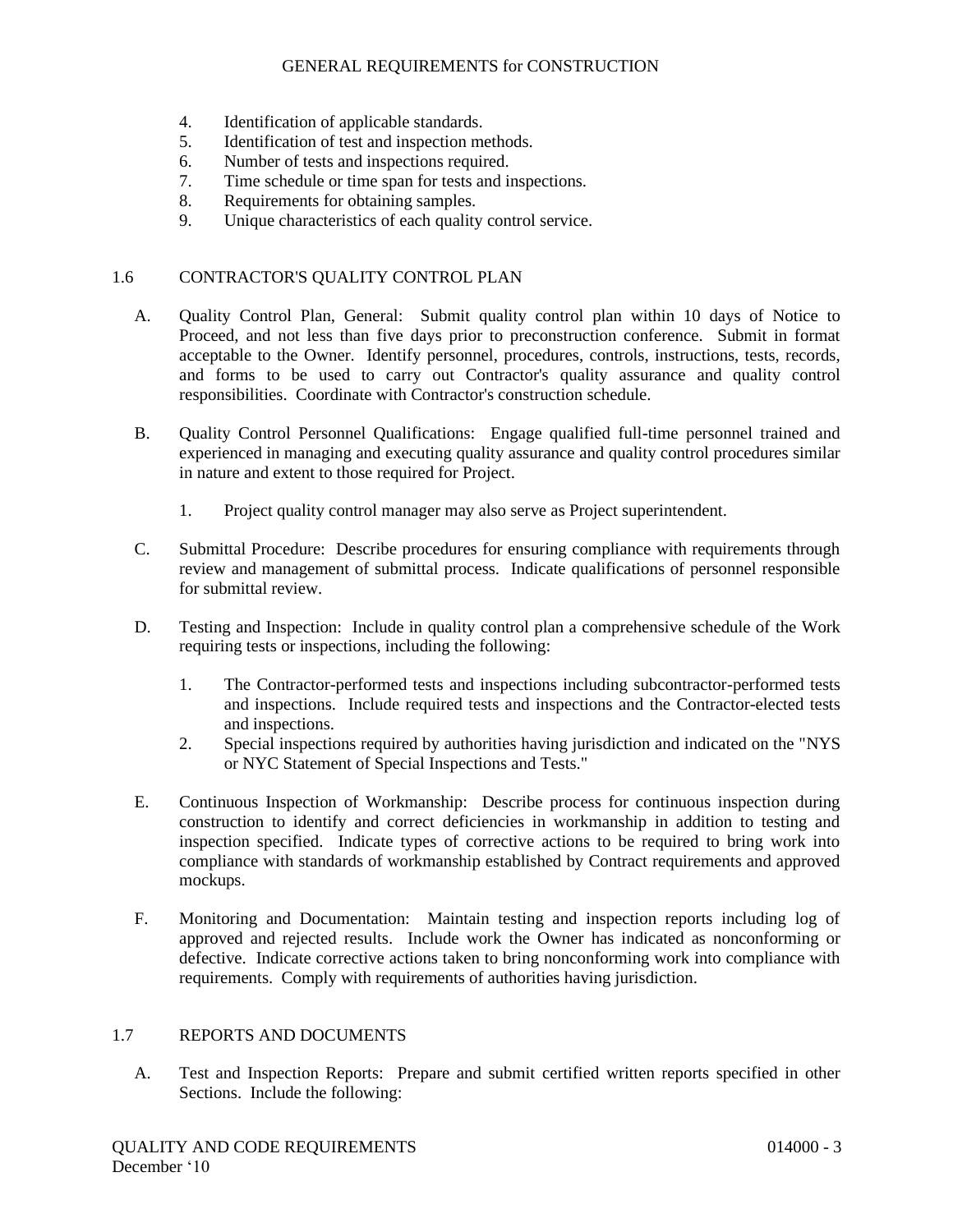- 1. Date of issue.
- 2. Project title and number.
- 3. Name, address, and telephone number of testing agency.
- 4. Dates and locations of samples and tests or inspections.
- 5. Names of individuals making tests and inspections.
- 6. Description of the Work and test and inspection method.
- 7. Identification of product and Specification Section.
- 8. Complete test or inspection data.
- 9. Test and inspection results and an interpretation of test results.
- 10. Record of temperature and weather conditions at time of sample taking and testing and inspecting.
- 11. Comments or professional opinion on whether tested or inspected Work complies with the Contract Document requirements.
- 12. Name and signature of laboratory inspector.
- 13. Recommendations on retesting and reinspecting.
- B. Manufacturer's Technical Representative's Field Reports: Prepare written information documenting manufacturer's technical representative's tests and inspections specified in other Sections. Include the following:
	- 1. Name, address, and telephone number of technical representative making report.
	- 2. Statement on condition of substrates and their acceptability for installation of product.
	- 3. Statement that products at Project site comply with requirements.
	- 4. Summary of installation procedures being followed, whether they comply with requirements and, if not, what corrective action was taken.
	- 5. Results of operational and other tests and a statement of whether observed performance complies with requirements.
	- 6. Statement whether conditions, products, and installation will affect warranty.
	- 7. Other required items indicated in individual Specification Sections.
- C. Factory-Authorized Service Representative's Reports: Prepare written information documenting manufacturer's factory-authorized service representative's tests and inspections specified in other Sections. Include the following:
	- 1. Name, address, and telephone number of factory-authorized service representative making report.
	- 2. Statement that equipment complies with requirements.
	- 3. Results of operational and other tests and a statement of whether observed performance complies with requirements.
	- 4. Statement whether conditions, products, and installation will affect warranty.
	- 5. Other required items indicated in individual Specification Sections.

# 1.8 PERMITS, LICENSES, AND CERTIFICATES:

A. The Contractor shall obtain, maintain and pay for all applications, permits, filings, and licenses necessary for the execution of the Work and for the use of such Work when completed as required by any and all authorities having jurisdiction. The Contractor shall comply with and give notices required by laws, ordinances, rules, regulations and lawful orders of authorities having jurisdiction bearing on performance of the Work.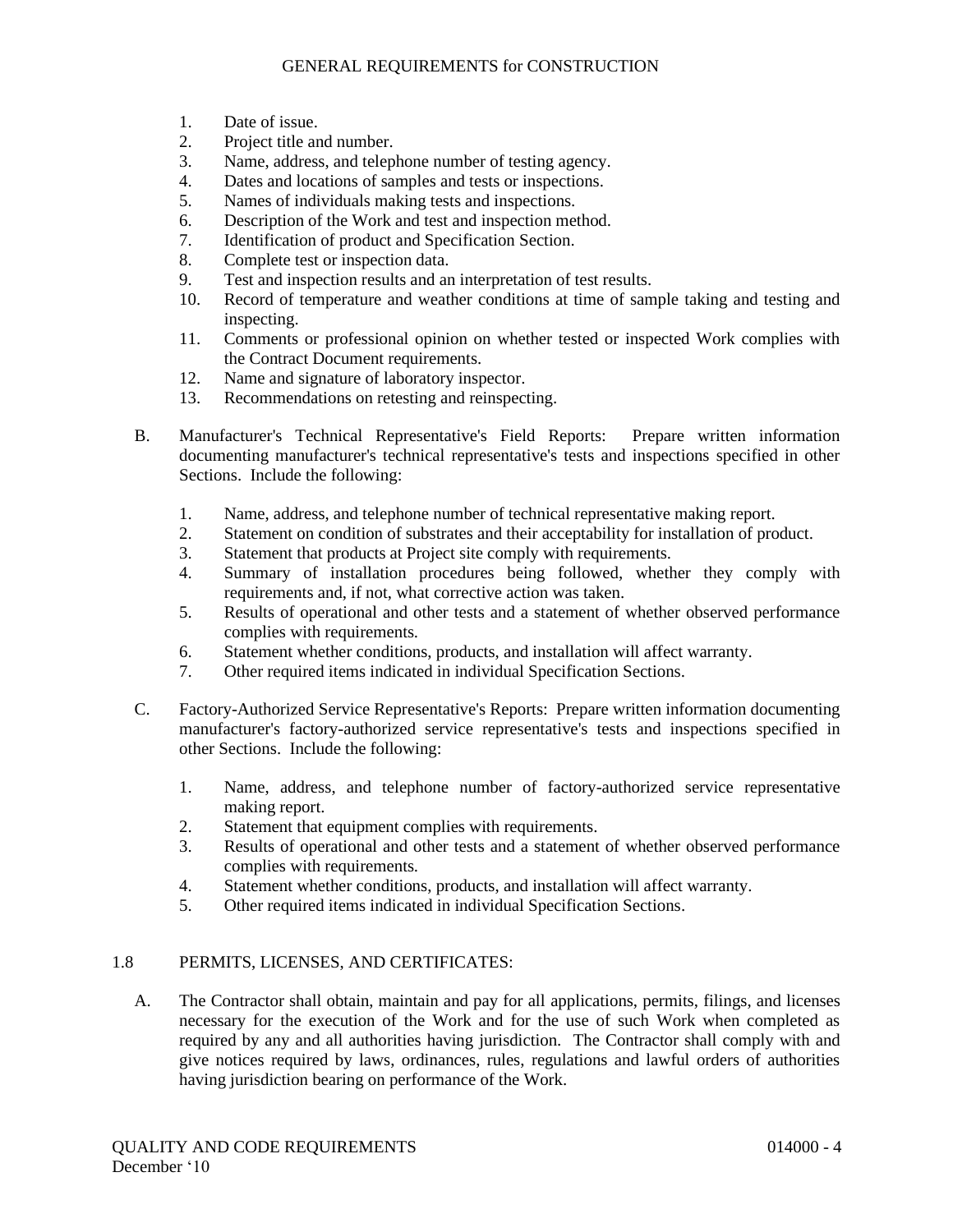- B. The Contractor shall promptly assist the Owner in securing all approvals from authorities having jurisdiction. Without limitation, the Contractor shall assist the Owner in making application for Project approval, variances or other approvals, Letters of Completion, Temporary Certificates of Occupancy, and Certificates of Occupancy, including completion of all necessary applications and supporting documentation.
- C. The Contractor shall comply with all regulations governing conduct, access to the premises, operation of equipment and systems and conduct while in or near the premises and shall perform the Work in such a manner as not to unreasonably interrupt or interfere with the conduct of business of the Institution.
- D. For the Owner's records, submit copies of permits, licenses, certifications, inspection reports, material certificates/affidavits, approvals, releases, jurisdictional settlements, notices, receipts for fee payments, judgments, correspondence, records, and similar documents, established for compliance with standards and regulations bearing on performance of the Work.
- E. Dormitory Authority Permits: Prior to commencement of the Work, the Dormitory Authority shall provide the Contractor, at no costs, a Construction Permit for performance of the Work and post a copy at the Project site.
	- 1. The Contractor shall secure and pay for all other work permits, applications, filings, and approvals that are associated with the Work of the Contract and pay all other permits, fees, licenses and inspections necessary for the proper execution and completion of the Contract as required by all other applicable authorities having jurisdiction.
	- 2. Each Electrical Contractor shall, at no additional costs to the Owner, provide for inspection of all electrical Work of the Contract and provide a certificate of compliance from an independent electrical inspection agency acceptable to the Owner.
- F. New York City Permits: The Contractor shall secure and pay for all work permits, applications, filings, and approvals that are associated with the Work of the Contract and pay all other permits, fees, licenses and inspections necessary for the proper execution and completion of the Contract as required by applicable New York City agencies and departments (i.e. Department of Buildings, Bureau of Electrical Control, Fire Department, Department of Environmental Protection, etc.).
	- 1. The Contractor shall secure required work permits and approvals prior to commencement of the Work, provide a copy to the Owner and post a copy of the permit at the Project site.
	- 2. The Contractor shall be responsible to maintain updated work permits and approvals.
	- 3. Upon Substantial Completion of the Work of the Contract, the Contractor shall secure all required approvals from applicable New York City agencies and departments. The Contractor shall provide a copy to the Owner.
- G. Municipal Permits: The Contractor shall secure and pay for a building permit and all work permits, applications, filings, and approvals that are associated with the Work of the Contract and pay all other permits, fees, licenses and inspections necessary for the proper execution and completion of the Contract as required by applicable authorities having jurisdiction.
	- 1. The Contractor shall secure required building permit or work permits and approvals prior to commencement of the Work, provide a copy to the Owner and post a copy of the permit at the Project site.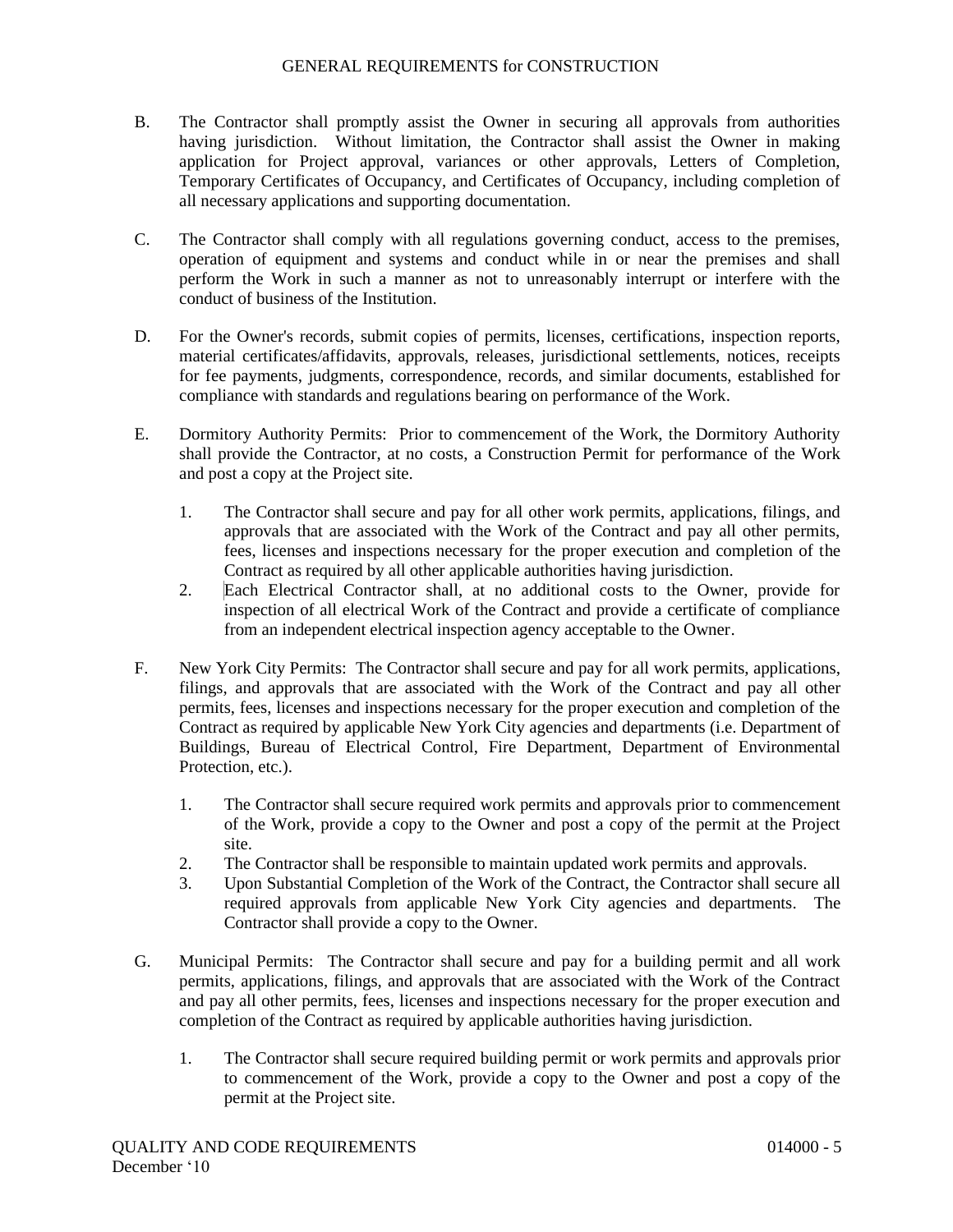- 2. The Contractor shall be responsible to maintain updated permits and approvals.
- 3. Upon Substantial Completion of the Work of the Contract, the Contractor shall secure all required approvals from applicable authorities having jurisdiction. The Contractor shall provide a copy to the Owner.

## 1.9 QUALITY ASSURANCE

- A. General: Qualifications paragraphs in this article establish the minimum qualification levels required; individual Specification Sections specify additional requirements.
- B. Manufacturer Qualifications: A firm experienced in manufacturing products or systems similar to those indicated for this Project and with a record of successful in-service performance, as well as sufficient production capacity to produce required units.
- C. Fabricator Qualifications: A firm experienced in producing products similar to those indicated for this Project and with a record of successful in-service performance, as well as sufficient production capacity to produce required units.
- D. Installer Qualifications: A firm or individual experienced in installing, erecting, or assembling work similar in material, design, and extent to that indicated for this Project, whose work has resulted in construction with a record of successful in-service performance.
- E. Specialists: Certain Specification Sections require that specific construction activities shall be performed by entities who are recognized experts in those operations. Specialists shall satisfy qualification requirements indicated and shall be engaged for the activities indicated.
- F. Testing Agency Qualifications: An independent agency with the experience and capability to conduct testing and inspecting indicated, as documented according to ASTM E 329**,** and with additional qualifications specified in individual Sections; and where required by authorities having jurisdiction, that is acceptable to authorities.
- G. Manufacturer's Technical Representative Qualifications: An authorized representative of manufacturer who is trained and approved by manufacturer to observe and inspect installation of manufacturer's products that are similar in material, design, and extent to those indicated for this Project.
- H. Factory-Authorized Service Representative Qualifications: An authorized representative of manufacturer who is trained and approved by manufacturer to inspect installation of manufacturer's products that are similar in material, design, and extent to those indicated for this Project.
- I. Mockups: Before installing portions of the Work requiring mockups, build mockups for each form of construction and finish required to comply with the following requirements, using materials indicated for the completed Work:
	- 1. Build mockups in location and of size indicated or, if not indicated, as directed by the Owner.
	- 2. Notify the Owner seven days in advance of dates and times when mockups will be constructed.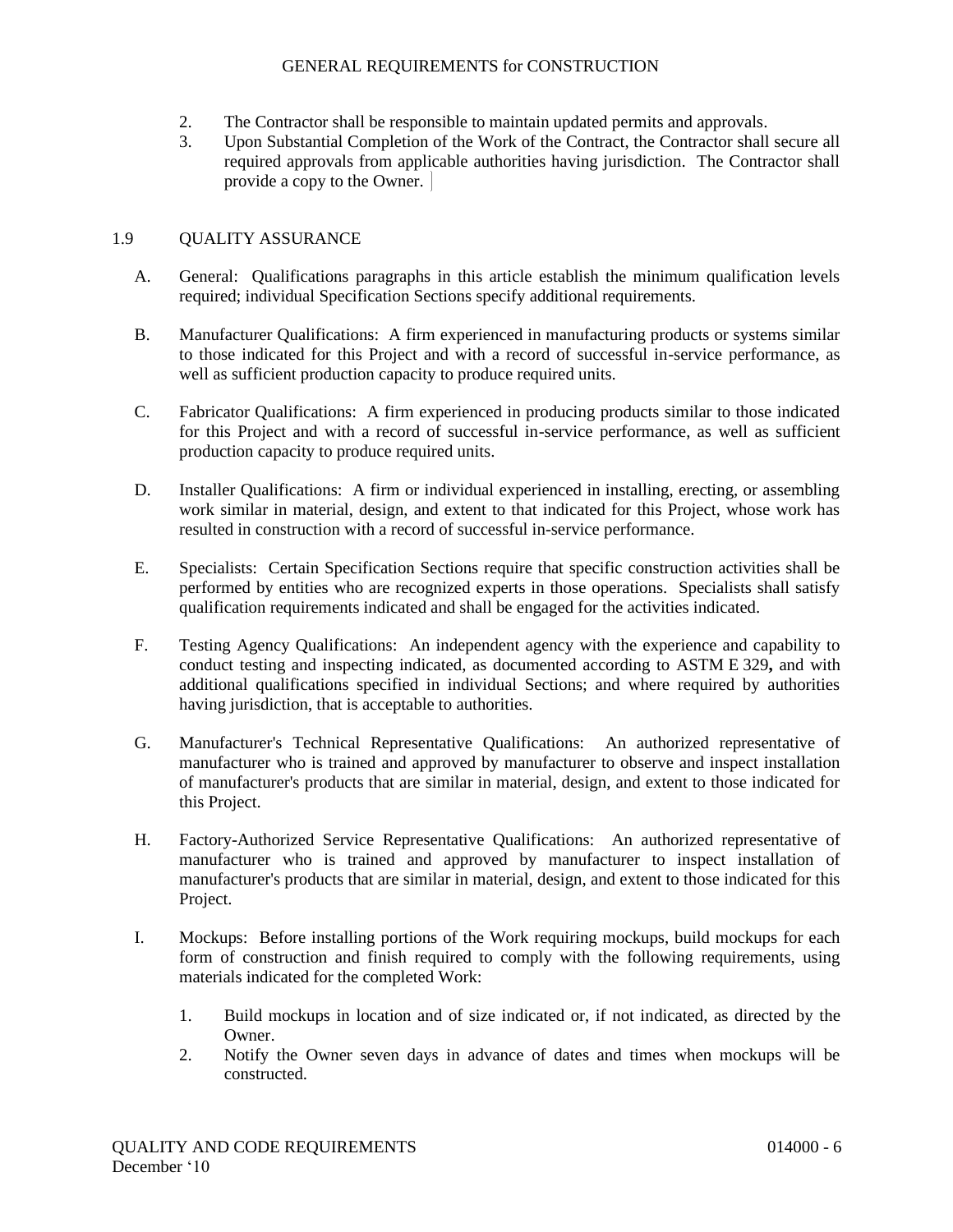- 3. Employ supervisory personnel who will oversee mockup construction. Employ workers that will be employed during the construction at the Project.
- 4. Demonstrate the proposed range of aesthetic effects and workmanship.
- 5. Obtain the Owner's approval of mockups before starting work, fabrication, or construction.
	- a. Allow seven days for initial review and each re-review of each mockup.
- 6. Maintain mockups during construction in an undisturbed condition as a standard for judging the completed Work.
- 7. Demolish and remove mockups when directed by the Owner.

# 1.10 QUALITY CONTROL

- A. Owner Responsibilities: Where quality control services are indicated as the Owner's responsibility, the Owner will engage a qualified testing agency to perform these services.
	- 1. The Owner will furnish the Contractor with names, addresses, and telephone numbers of testing agencies engaged and a description of types of testing and inspecting they are engaged to perform.
- B. Contractor Responsibilities: Tests and inspections not explicitly assigned to the Owner are the Contractor's responsibility. Perform additional quality control activities required to verify that the Work complies with requirements, whether specified or not.
	- 1. Unless otherwise indicated, provide quality control services specified and those required by authorities having jurisdiction. Perform quality control services required of the Contractor by authorities having jurisdiction, whether specified or not.
	- 2. Where services are indicated as the Contractor's responsibility, engage a qualified testing agency to perform these quality control services.
		- a. Contractor shall not employ same entity engaged by the Owner, unless agreed to in writing by the Owner.
	- 3. Notify testing agencies at least 24 hours in advance of time (excluding weekends and holidays) when Work that requires testing or inspecting will be performed.
	- 4. Where quality control services are indicated as the Contractor's responsibility, submit a written report, in duplicate, of each quality control service.
	- 5. Testing and inspecting requested by the Contractor and not required by the Contract Documents are the Contractor's responsibility.
	- 6. Submit additional copies of each written report directly to authorities having jurisdiction, when they so direct.
- C. Manufacturer's Field Services: Where indicated, engage a factory-authorized service representative to inspect field-assembled components and equipment installation, including service connections. Report results in writing as specified in Section 013300 - Submittal Procedures.
- D. Manufacturer's Technical Services: Where indicated, engage a manufacturer's technical representative to observe and inspect the Work. Manufacturer's technical representative's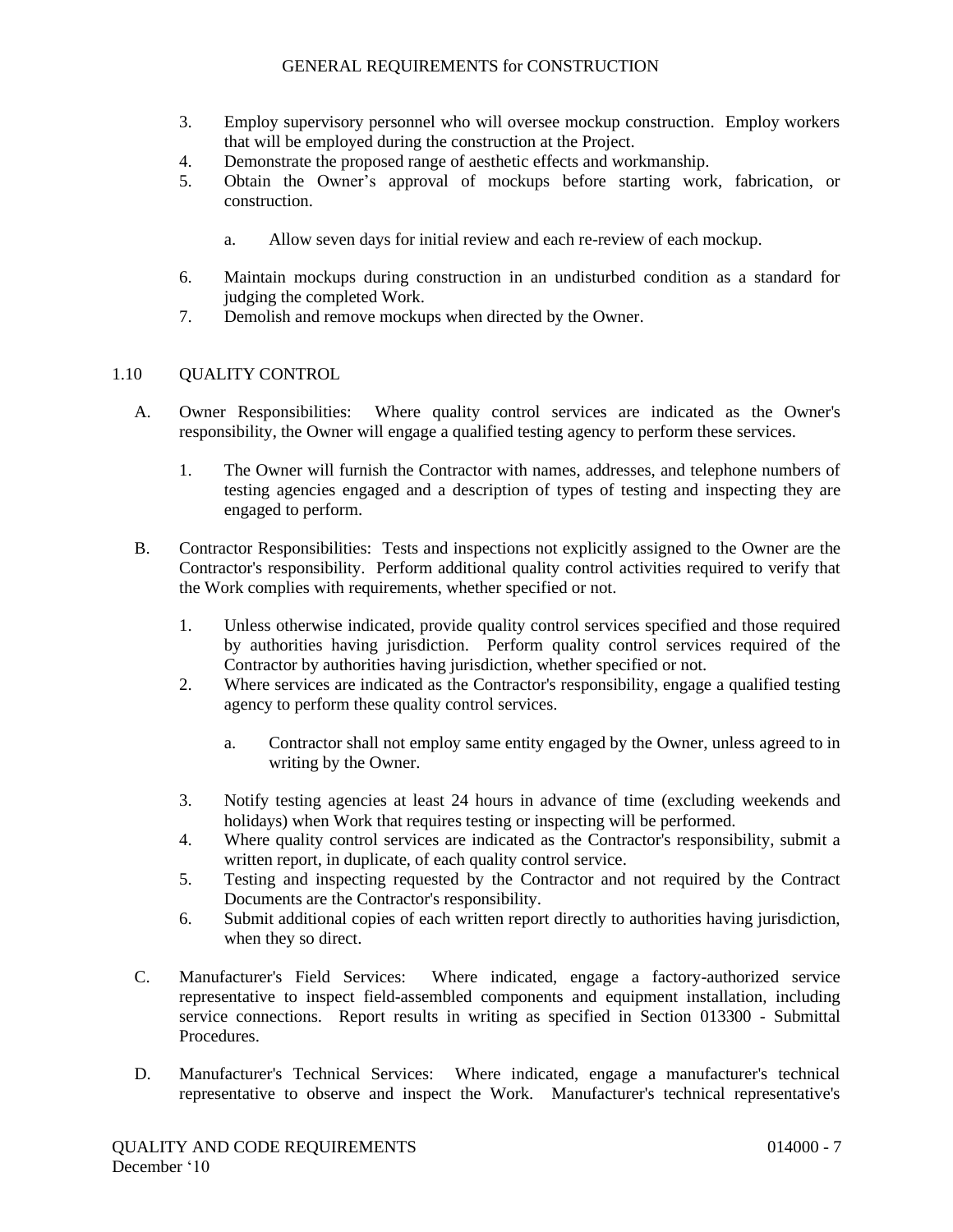services include participation in preinstallation conferences, examination of substrates and conditions, verification of materials, observation of Installer activities, inspection of completed portions of the Work, and submittal of written reports.

- E. Retesting/Reinspecting:
	- 1. Regardless of whether original tests or inspections were the Contractor's responsibility, provide quality control services, including retesting and reinspecting, for construction that replaced Work that failed to comply with the Contract Documents.
	- 2. Costs for retesting and reinspecting construction that replaces or is necessitated by work that failed to comply with the Contract Documents, or costs attributable to the Contractor's lack of coordination in properly scheduling the Work requiring testing and inspection will be charged to Contractor and the Contract Sum will be adjusted by Change Order.
- F. Testing Agency Responsibilities: Cooperate with the Owner and Contractor in performance of duties. Provide qualified personnel to perform required tests and inspections.
	- 1. Notify the Owner and Contractor promptly of irregularities or deficiencies observed in the Work during performance of its services.
	- 2. Determine the location from which test samples will be taken and in which in-situ tests are conducted.
	- 3. Conduct and interpret tests and inspections and state in each report whether tested and inspected work complies with or deviates from requirements.
	- 4. Submit a written report, in duplicate, of each test, inspection, and similar quality control service through Contractor.
	- 5. Does not release, revoke, alter, or increase the Contract Document requirements or approve or accept any portion of the Work.
	- 6. Do not perform any duties of the Contractor.
- G. Associated Services: The Contractor shall cooperate with agencies performing required tests, inspections, and similar quality control services, and provide reasonable auxiliary services as requested. Notify agency sufficiently in advance of operations to permit assignment of personnel. The Contractor shall provide the following:
	- 1. Access to the Work, including equipment required to access the Work.
	- 2. Incidental labor and facilities necessary to facilitate tests and inspections.
	- 3. Adequate quantities of representative samples of materials that require testing and inspecting. Assist agency in obtaining samples.
	- 4. Facilities for storage and field curing of test samples.
	- 5. Delivery of samples to testing agencies.
	- 6. Preliminary design mix proposed for use for material mixes that require control by testing agency.
	- 7. Security and protection for samples and for testing and inspecting equipment at Project site.
- H. Coordination: Coordinate sequence of activities to accommodate required quality assurance and quality control services with a minimum of delay and to avoid necessity of removing and replacing construction to accommodate testing and inspecting.
	- 1. Schedule times for tests, inspections, obtaining samples, and similar activities.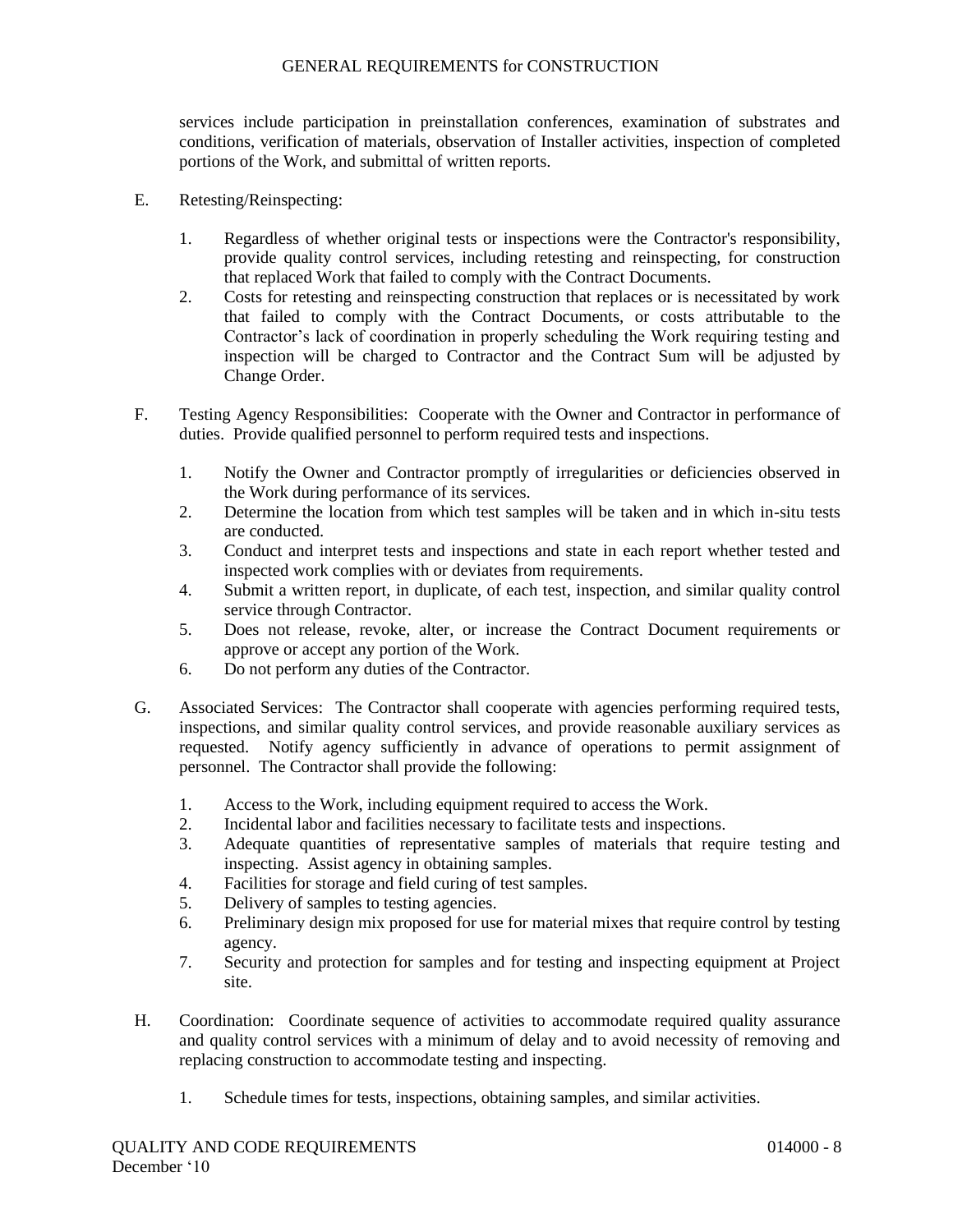- I. Schedule of Tests and Inspections: Prepare a schedule of tests, inspections, and similar quality control services required by the Contract Documents. Coordinate and submit concurrently with Contractor's construction schedule. Update as the Work progresses.
	- 1. Distribution: Distribute schedule to the Owner, testing agencies, and each party involved in performance of portions of the Work where tests and inspections are required.

# 1.11 NYS or NYC SPECIAL INSPECTIONS AND TESTS

- A. Special Inspections and Tests: The Owner will engage a qualified testing agency to conduct special inspections and tests required by authorities having jurisdiction as the responsibility of the Owner, as indicated in the NYS or NYC Statement of Special Inspections and Tests, attached to this Section, and as follows:
	- 1. Notifying Contractor promptly of irregularities and deficiencies observed in the Work during performance of its services.
	- 2. Submitting a written report of each test, inspection, and similar quality control service to the Owner with copy to the Contractor and to authorities having jurisdiction. Frequency of reporting shall be determined in consultation with the Owner.
	- 3. Submitting a final report of special tests and inspections at Substantial Completion, this includes a list of unresolved deficiencies.
	- 4. Interpreting tests and inspections and stating in each report whether tested and inspected work complies with or deviates from the Contract Documents or code requirements.
	- 5. Retesting and reinspecting corrected work.
- B. Testing and inspecting services are required to verify compliance with requirements specified or indicated. These services do not relieve a Contractor of responsibility for compliance with the Contract Document requirements.
	- 1. Specified tests, inspections, and related actions do not limit Contractor's quality control procedures that facilitate compliance with the Contract Document requirements.
	- 2. Inspections and tests performed by the testing agency shall in no way relieve the Contractor of the responsibility to construct in accordance with the Contract Documents.

# PART 2 - PRODUCTS (Not Used)

# PART 3 - EXECUTION

# 3.1 TEST AND INSPECTION LOG

- A. Prepare a record of tests and inspections. Include the following:
	- 1. Date test or inspection was conducted.
	- 2. Description of the Work tested or inspected.
	- 3. Date test or inspection results were transmitted to the Design Professional.
	- 4. Identification of testing agency or special inspector conducting test or inspection.